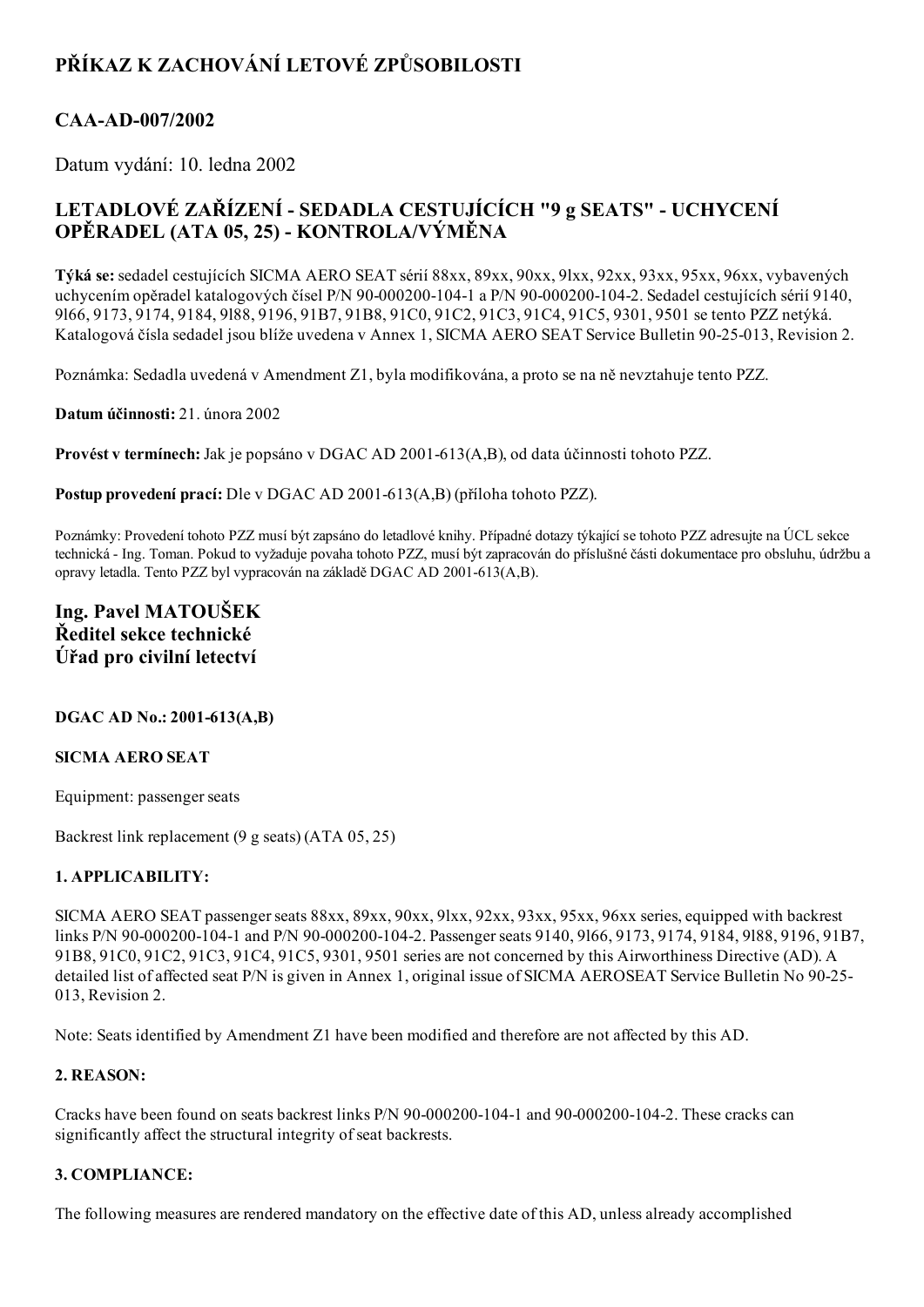- Initial visual inspection for every applicable seats,

 Routine visual inspection must be performed for applicable seats having more than 12,000 flight hours or more than four years since new on the effective date of this AD, until the occurrence of link replacement,

Link replacement.

3.1. Initial visual inspection

Initial visual inspection of these backrest links must be performed as per Part 1 of SICMA AERO SEAT Service Bulletin 90-25-013 Revision 2:

 before 6,000 flight hours since new orsince last backrest link installation, or before two years from seat manufacturing date or from last backrest link installation date, whichever occurs later, or

within the next 900 flight hours or before five (5) months from the effective date of this AD, whichever occurs later.

If no crack is found, replace the links as described in the paragraph 3.3 of this AD.

If a crack is found between the side of the backrest link and the lock out pin hole, but does not pass this lock out pin hole (see Figure 2, page 7/11 of SICMA AERO SEAT Service Bulletin 90-25-013 Revision 2), replace both backrest links of affected seat, before accumulation of further 600 flight hours without exceeding three (3) months after the inspection date, whichever occurs later, with new links P/N 90-100200-104-1 and 90-100200-104-2. Backrest link replacement procedure is described in the paragraph 3.3 of this AD.

If crack is passing beyond the lock out pin hole (see Figure 2, page 7/11 of SICMA AERO SEAT Service Bulletin 9025 013 Revision 2), replace both backrest links of affected seat, before further flight with new links P/N 90-100200-104-1 and 90-100200-104-2. Backrest link replacement procedure is described in the paragraph 3.3 of this AD.

For affected seats having more than 12,000 flight hours orseat manufacturing date of more than four years old on the effective date of this AD, routine visual inspection must be performed until the occurrence of link replacement, as per paragraph 3.2. of this AD.

#### 3.2. Routine visual inspection

For affected seats having more than 12,000 flight hours orseat manufacturing date of more than four years old on the effective date of this AD, repeat visual inspection as per Part 1 of SICMA AERO SEAT Service Bulletin 90-25-013 Revision 2:

Every 900 flight hours or every five (5) months whichever occurs later, without exceeding 3,500 flight hours (or eighteen  $(18)$  months) from the effective date of this AD, until the occurrence of link replacement with new links P/N 90-100200-104-1 and 90-100200-104-2.

If a crack is found between the side of the backrest link and the lock out pin hole, but does not pass this lock out pin hole (see Figure 2, page 7/11 of SICMA AERO SEAT Service Bulletin 90-25-013 Revision 2), replace both backrest links of affected seat, before accumulation of further 600 flight hours without exceeding three (3) months after the inspection date, whichever occurs later, with new links P/N 90-100200-104-1 and 90-100200-104-2. Backrest link replacement procedure is described in the paragraph 3.3 of this AD.

If crack is passing beyond the lock out pin-hole (see Figure 2, page 7/11 of SICMA AERO SEAT Service Bulletin 90-25-013 Revision 2), replace both backrest links of affected seat, before further flight with new links P/N 90-100200-104-1 and 90-100200-104-2. Backrest link replacement procedure is described in the paragraph 33 of this AD.

#### 3.3. Link replacement

3.3.1. Backrest links P/N 90-000200-104-1 and 90-000200-104-2 must be replaced, with new links P/N 90-100200-104-1 and 90-100200-104-2, before 12,000 flight hours since new or since last backrest link installation, or before four years from seat manufacturing date or from last backrest link installation date, or within the next 3,500 flight hours or before eighteen (18) months from the effective date of this AD, whichever occurs later.

3.3.2. From the effective date of this AD, prior to reinstallation, all applicable seats having more than 12,000 flight hours